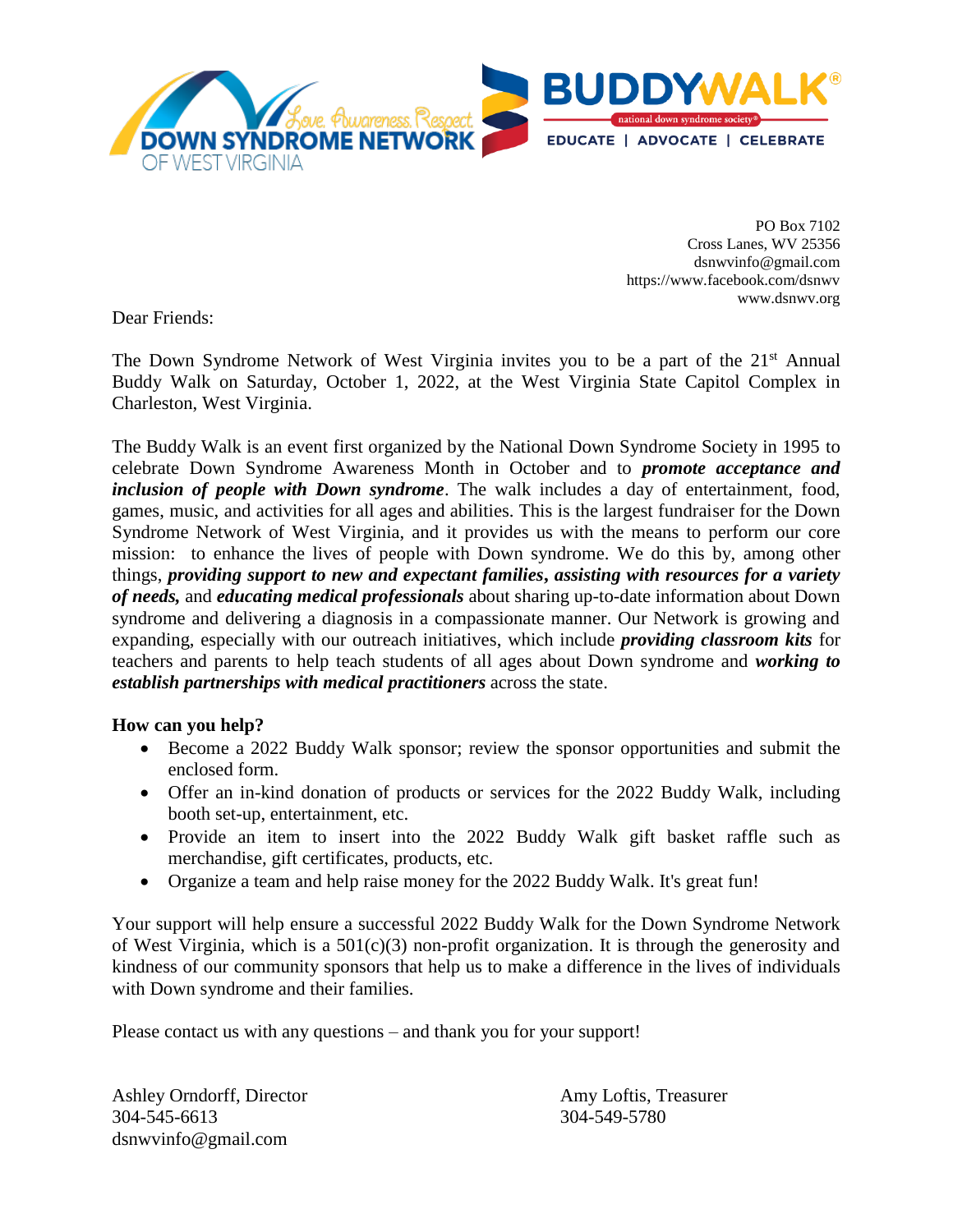

# **2022 Buddy Walk Sponsorship Levels**

### **Gold Sponsor: \$2,000**

- Link on the DSNWV website and social media blasts
- Logo on Buddy Walk Press Releases
- Signage at event
- Sponsor-provided promotional materials distributed at event
- Logo on Buddy Walk T-shirt
- Recognition at Buddy Walk event
- Recognition in DSNWV newsletter  $&$  website

#### **Silver Sponsor: \$1,000**

- Signage at event
- Sponsor-provided promotional materials distributed at event
- Logo on Buddy Walk T-shirt
- Recognition at Buddy Walk event
- Recognition in DSNWV newsletter & website

#### **Bronze Sponsor: \$500**

- Business Name on Buddy Walk T-shirt
- Recognition at Buddy Walk event
- Recognition in DSNWV newsletter & website

### **Buddy Supporter: \$250**

- Recognition at Buddy Walk event
- Recognition in DSNWV newsletter & website